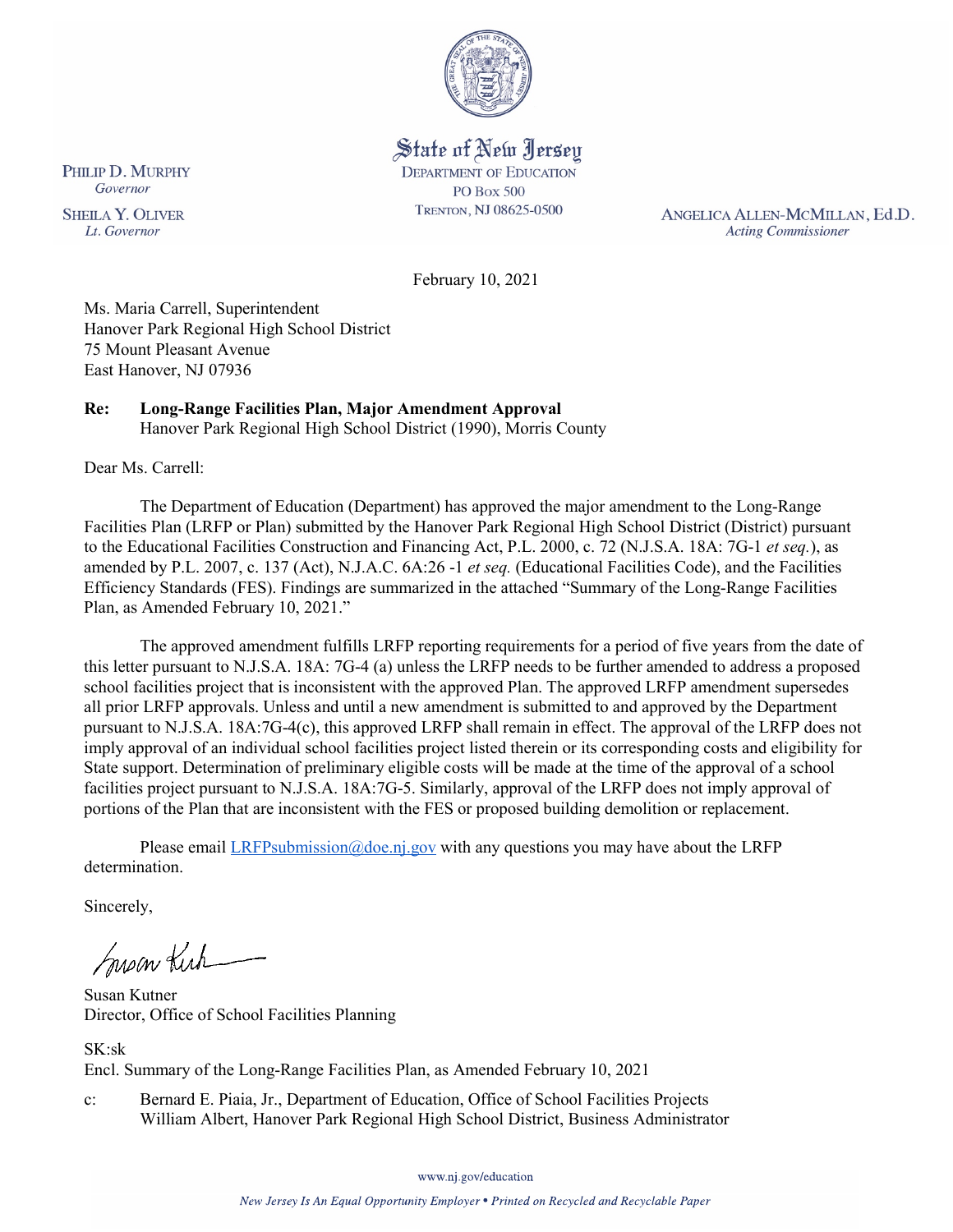# **Hanover Park Regional High School District (1990) Summary of the Long-Range Facilities Plan, as Amended February 10, 2021**

The Department of Education (Department) has completed its review of the major amendment to the Long-Range Facilities Plan (LRFP or Plan) submitted by the Hanover Park Regional High School District (District) pursuant to the Educational Facilities Construction and Financing Act, P.L. 2000, c. 72 (N.J.S.A. 18A: 7G-1 *et seq.*), as amended by P.L. 2007, c. 137 (Act), N.J.A.C. 6A:26-1 et seq. (Educational Facilities Code), and the Facilities Efficiency Standards (FES).

The following provides a summary of the District's approved amended LRFP. The summary is based on the standards set forth in the Act, the Educational Facilities Code, the FES, District-reported information in the Department's LRFP reporting system, and supporting documentation. The referenced reports in *italic* text are standard reports available on the Department's LRFP website.

#### **1. Inventory Overview**

The District is classified as a Regular Operating District (ROD) for funding purposes. It provides services for students in grades 9-12.

The District identified existing and proposed schools, sites, buildings, rooms, and site amenities in its LRFP. Table 1 lists the number of existing and proposed district schools, sites, and buildings. Detailed information can be found in the *School Asset Inventory Report* and the *Site Asset Inventory Report.* 

**As directed by the Department, school facilities projects that have received initial approval by the Department and have been approved by the voters, if applicable, are represented as "existing" in the LRFP.** Approved projects that include new construction and/or the reconfiguration/reassignment of existing program space are as follows: n/a.

| Category                                     | <b>Existing</b> | <b>Proposed</b> |
|----------------------------------------------|-----------------|-----------------|
| Number of Schools (assigned DOE school code) |                 |                 |
| Number of School Buildings <sup>1</sup>      |                 |                 |
| Number of Non-School Buildings <sup>2</sup>  |                 |                 |
| Number of Vacant Buildings                   |                 |                 |
| Number of Sites                              |                 |                 |

#### **Table 1: Number of Schools, School Buildings, and Sites**

Based on the existing facilities inventory submitted by the District:

- Schools using leased buildings (short or long-term):  $n/a$
- Schools using temporary classroom units (TCUs), excluding TCUs supporting construction: n/a
- Vacant/unassigned school buildings:  $n/a$

 $\overline{a}$ 

<span id="page-1-1"></span><span id="page-1-0"></span>*<sup>1</sup>* Includes district-owned buildings and long-term leases serving students in district-operated programs

<sup>&</sup>lt;sup>2</sup> Includes occupied district-owned buildings not associated with a school, such as administrative buildings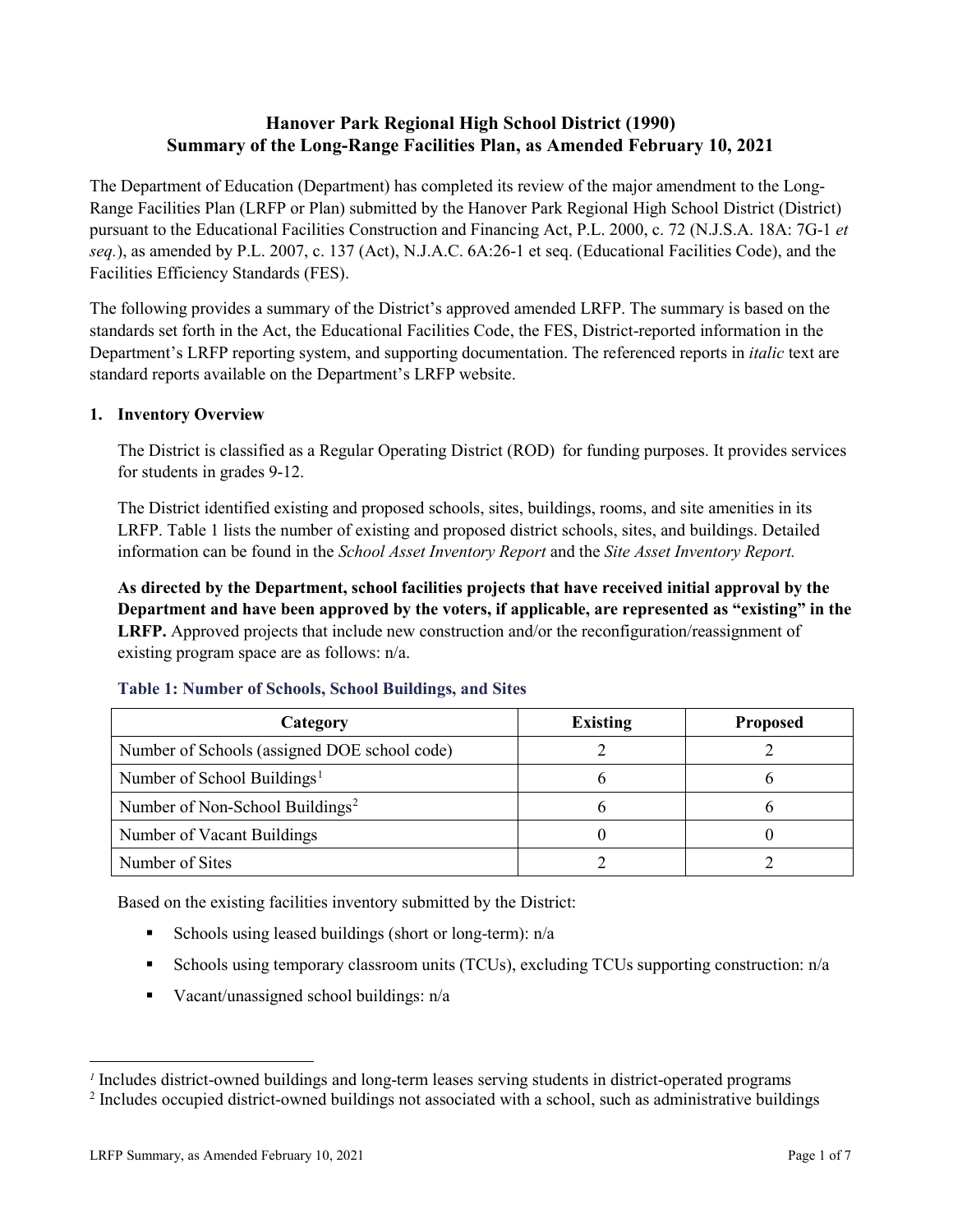Findings:

The Department has determined that the proposed inventory is adequate for approval of the District's LRFP amendment. However, the LRFP determination does not imply approval of an individual school facilities project listed within the LRFP; the District must submit individual project applications for project approval.

## **2. District Enrollments**

The District determined the number of students, or "proposed enrollments," to be accommodated for LRFP planning purposes on a district-wide basis and in each school.

The Department minimally requires the submission of a standard cohort-survival projection using historic enrollment data from the Application for School State Aid (ASSA) or NJ Smart. The cohort-survival method projection method forecasts future students based upon the survival of the existing student population as it moves from grade to grade. A survival ratio of less than 1.00 indicates a loss of students, while a survival ratio of more than 1.00 indicates the class size is increasing. For example, if a survival ratio tracking first to second grade is computed to be 1.05, the grade size is increasing by 5% from one year to the next. The cohort-survival projection methodology works well for communities with stable demographic conditions. Atypical events impacting housing or enrollments, such as an economic downturn that halts new housing construction or the opening of a charter or private school, typically makes a cohort-survival projection less reliable.

## **Proposed enrollments are based on a standard cohort-survival enrollment projection.**

Adequate supporting documentation was submitted to the Department to justify the proposed enrollments. Table 2 provides a comparison of existing and projected enrollments. All totals include special education students.

|                              | <b>Existing Enrollments</b> | <b>District Proposed Enrollments</b> |
|------------------------------|-----------------------------|--------------------------------------|
| <b>Grades</b>                | 2019-20                     | 2024-25                              |
| PK (excl. private providers) |                             |                                      |
| Grades K to 5                |                             |                                      |
| Grades 6 to 8                |                             |                                      |
| Grades 9 to 12               | 1,449                       | 1,272                                |
| <b>Totals PK to 12</b>       | 1,449                       | 1,272                                |

# **Table 2: Enrollments**

Findings:

The Department has determined the District's proposed enrollments to be acceptable for approval of the District's LRFP amendment. The Department will require a current enrollment projection at the time an application for a school facilities project is submitted incorporating the District's most recent enrollments in order to verify that the LRFP's planned capacity is appropriate for the updated enrollments.

# **3. District Practices Capacity**

Based on information provided in the room inventories, District Practices Capacity was calculated for each school building to determine whether adequate capacity is proposed for the projected enrollments based on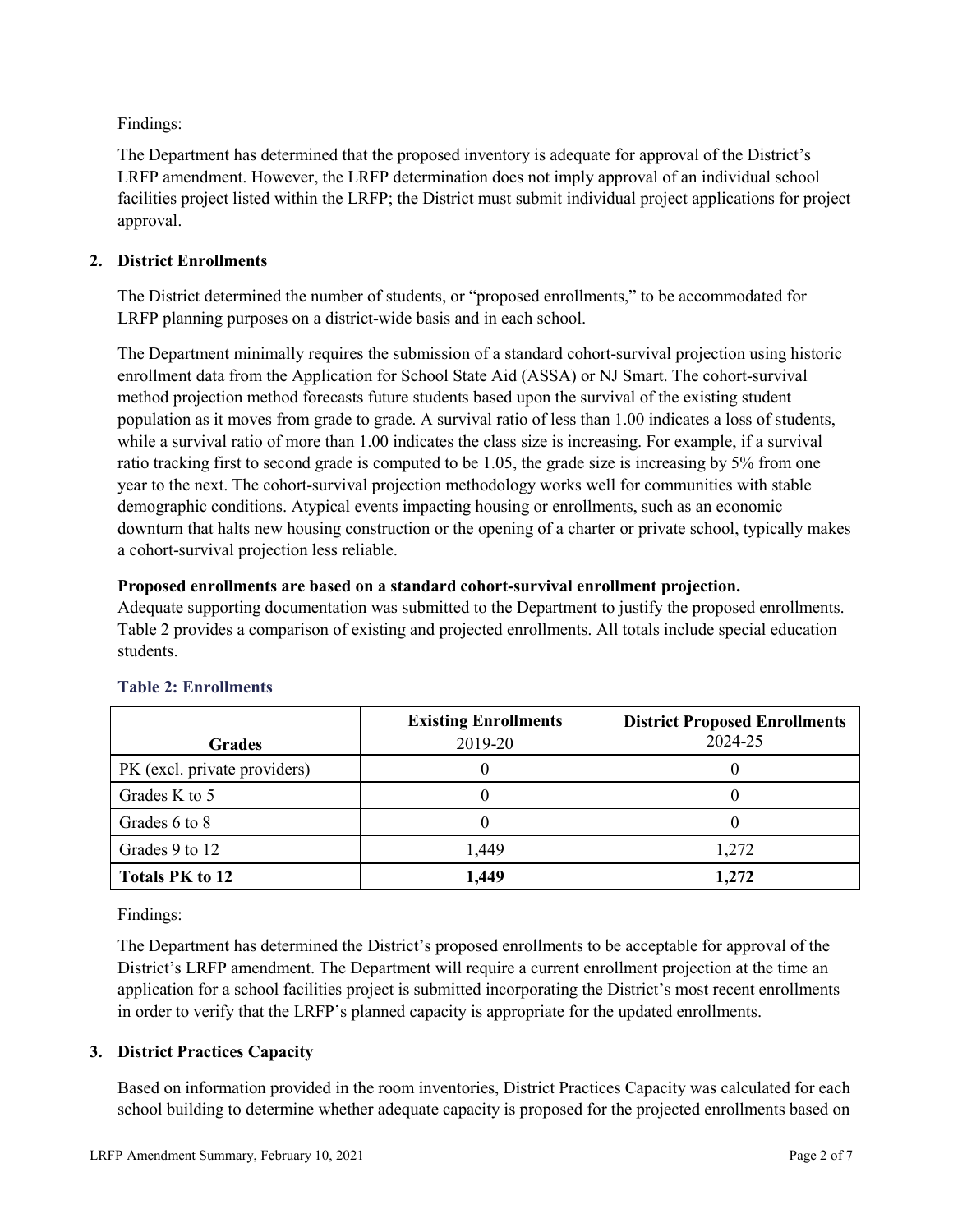district scheduling and class size practices. The capacity totals assume instructional buildings can be fully utilized regardless of school sending areas, transportation, and other operational issues. The calculations only consider district-owned buildings and long-term leases; short term leases and temporary buildings are excluded. **A capacity utilization factor of 90% for classrooms serving grades K-8 and 85% for classrooms serving grades 9-12 is applied in accordance with the FES.** No capacity utilization factor is applied to preschool classrooms.

In certain cases, districts may achieve adequate District Practices Capacity to accommodate enrollments but provide inadequate square feet per student in accordance with the FES, resulting in educational adequacy issues and "Unhoused Students." Unhoused students are considered in the "Functional Capacity" calculations used to determine potential State support for school facilities projects and are analyzed in Section 4.

Table 3 provides a summary of proposed enrollments and existing and proposed District-wide capacities. Detailed information can be found in the LRFP website reports titled *FES and District Practices Capacity Report, Existing Rooms Inventory Report, and Proposed Rooms Inventory Report.*

| <b>Grades</b>              | <b>Proposed</b><br><b>Enrollments</b> | <b>Existing</b><br><b>District</b><br><b>Practices</b><br>Capacity | <b>Existing</b><br>Deviation* | <b>Proposed</b><br><b>District</b><br><b>Practices</b><br>Capacity | <b>Proposed</b><br>Deviation* |
|----------------------------|---------------------------------------|--------------------------------------------------------------------|-------------------------------|--------------------------------------------------------------------|-------------------------------|
| Elementary ( $PK$ to 5)    | 0                                     | 0.00                                                               | 0.00                          | 0.00                                                               | 0.00                          |
| Middle $(6 \text{ to } 8)$ | 0                                     | 0.00                                                               | 0.00                          | 0.00                                                               | 0.00                          |
| High $(9 \text{ to } 12)$  | 1,272                                 | 1,904.00                                                           | 632.00                        | 1,904.00                                                           | 632.00                        |
| <b>District Totals</b>     | 1,272                                 | 1,904.00                                                           | 632.00                        | 1,904.00                                                           | 632.00                        |

## **Table 3: District Practices Capacity Analysis**

*\* Positive numbers signify surplus capacity; negative numbers signify inadequate capacity. Negative values for District Practices capacity are acceptable for approval if proposed enrollments do not exceed 100% capacity utilization.*

Considerations:

- **Based on the proposed enrollments and existing room inventories, the District is projected to have** inadequate capacity for the following grade groups, assuming all school buildings can be fully utilized: n/a
- Adequate justification has been provided by the District if the proposed capacity for a school significantly deviates from the proposed enrollments. Generally, surplus capacity is acceptable for LRFP approval if additional capacity is not proposed through new construction.

## Findings:

The Department has determined that proposed District capacity, in accordance with the proposed enrollments, is adequate for approval of the District's LRFP amendment. The Department will require a current enrollment projection at the time an application for a school facilities project is submitted, incorporating the District's most recent Fall Enrollment Report, in order to verify that the LRFP's planned capacity meets the District's updated enrollments.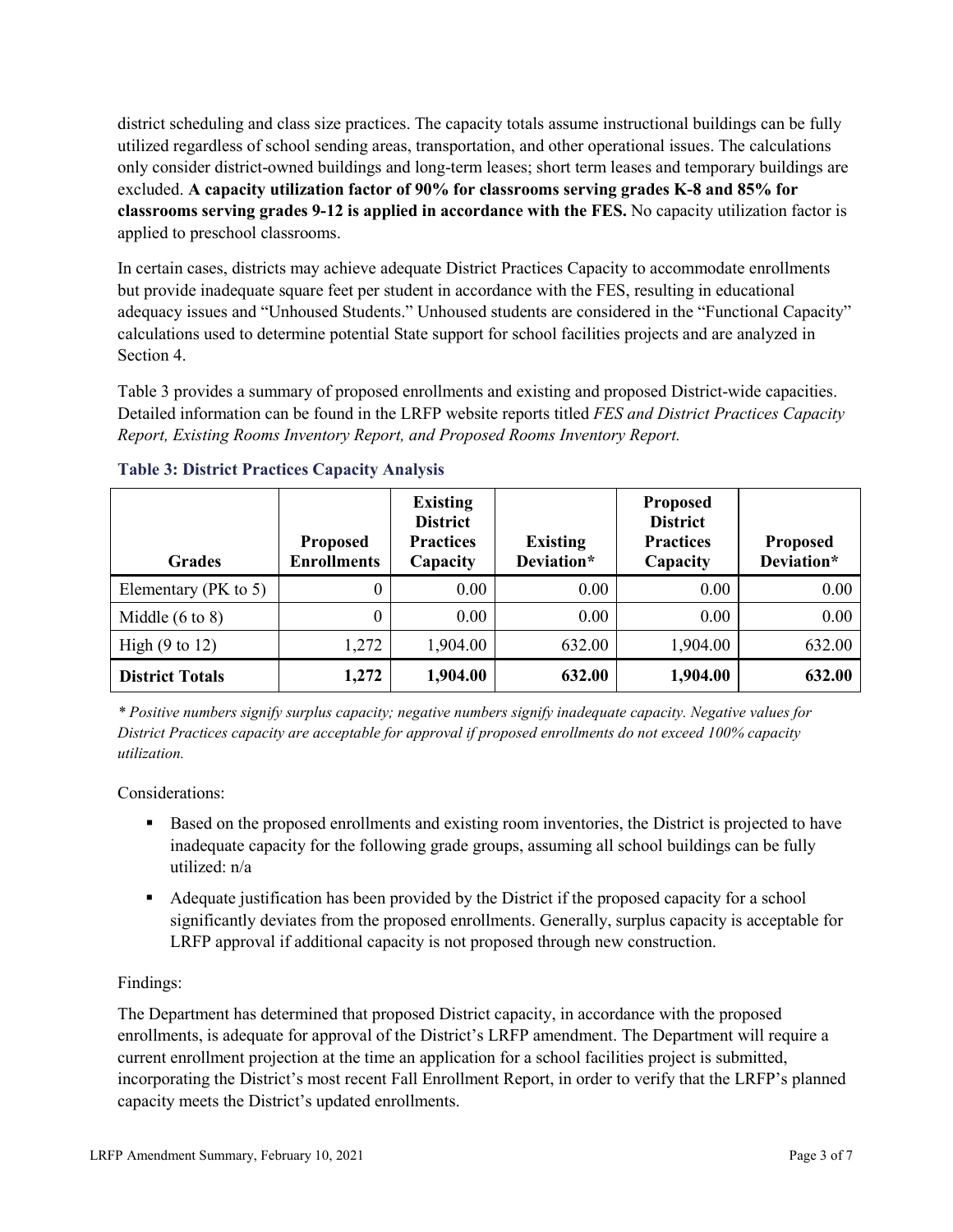## **4. New Construction Funding Eligibility**

*Functional Capacity* was calculated and compared to the proposed enrollments to provide a **preliminary estimate** of Unhoused Students and new construction funding eligibility. **A final determination will be made at the time of project application approval.**

*Functional Capacity* is the adjusted gross square footage of a school building *(total gross square feet minus excluded space)* divided by the minimum area allowance per full-time equivalent student for the grade level contained therein. *Unhoused Students* is the number of students projected to be enrolled in the District that exceeds the Functional Capacity of the District's schools pursuant to N.J.A.C. 6A:26-2.2(c). *Excluded Square Feet* includes (1) square footage exceeding the FES for any pre-kindergarten, kindergarten, general education, or self-contained special education classroom; (2) grossing factor square footage *(corridors, stairs, mechanical rooms, etc.)* that exceeds the FES allowance, and (3) square feet proposed to be demolished or discontinued from use. Excluded square feet may be revised during the review process for individual school facilities projects.

Table 4 provides a preliminary assessment of the Functional Capacity, Unhoused Students, and Estimated Maximum Approved Area for Unhoused Students for each FES grade group. The calculations exclude temporary facilities and short-term leased buildings. School buildings proposed for whole or partial demolition or reassignment to a non-school use are excluded from the calculations pending project application review. If a building is proposed to be reassigned to a different school, the square footage is applied to the proposed grades after reassignment. Buildings that are not assigned to a school are excluded from the calculations. In addition, only preschool students eligible for state funding (former ECPA students) are included. Detailed information concerning the calculations can be found in the *Functional Capacity and Unhoused Students Report* and the *Excluded Square Footage Report.*

| Category                                     | PK/K to 5        | 6 to 8   | 9 to 12  | <b>Total</b> |
|----------------------------------------------|------------------|----------|----------|--------------|
| Eligible PK /K-12 Proposed Enrollments       | 0                | 0        | 1,272    |              |
| FES Area Allowance (SF/student)              | 125.00           | 134.00   | 151.00   |              |
| <b>Prior to Completion of Proposed Work:</b> |                  |          |          |              |
| <b>Existing Gross Square Feet</b>            | $\theta$         | 0        | 275,923  | 275,923      |
| <b>Adjusted Gross Square Feet</b>            | $\boldsymbol{0}$ | $\theta$ | 260,655  | 260,655      |
| <b>Adjusted Functional Capacity</b>          | 0.00             | 0.00     | 1,726.19 |              |
| <b>Unhoused Students</b>                     | 0.00             | 0.00     | 0.00     |              |
| Est. Max. Area for Unhoused Students         | 0.00             | 0.00     | 0.00     |              |
| <b>After Completion of Proposed Work:</b>    |                  |          |          |              |
| Gross Square Feet                            | $\theta$         | $\theta$ | 277,923  | 277,923      |
| New Gross Square Feet                        | $\theta$         | $\Omega$ | 2,000    | 2,000        |
| <b>Adjusted Gross Square Feet</b>            | $\Omega$         | $\Omega$ | 262,655  | 262,655      |
| <b>Functional Capacity</b>                   | 0.00             | 0.00     | 1,739.44 |              |
| <b>Unhoused Students after Construction</b>  | 0.00             | 0.00     | 0.00     |              |
| Est. Max. Area Remaining                     | 0.00             | 0.00     | 0.00     |              |

#### **Table 4: Estimated Maximum Approved Area for Unhoused Students**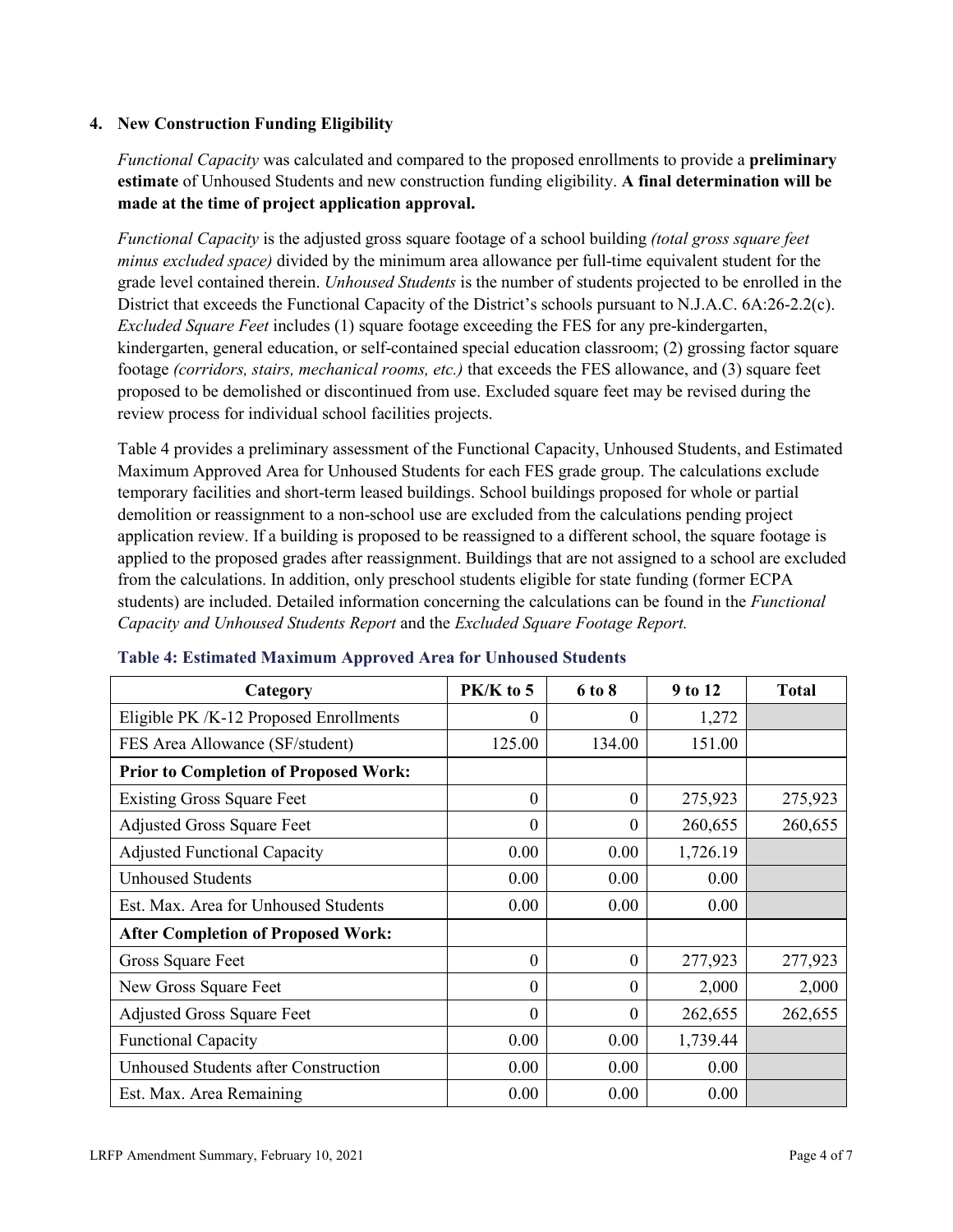Facilities used for non-instructional or non-educational purposes are ineligible for State support under the Act. However, projects for such facilities shall be reviewed by the Department to determine whether they are consistent with the District's LRFP and whether the facility, if it is to house students (full or part time) conforms to educational adequacy requirements. These projects shall conform to all applicable statutes and regulations.

Estimated costs represented in the LRFP by the District are for capital planning purposes only. The estimates are not intended to represent preliminary eligible costs or final eligible costs of approved school facilities projects.

Considerations:

- The District does not have approved projects pending completion, as noted in Section 1, that impact the Functional Capacity calculations.
- **The Functional Capacity calculations** *exclude* square feet proposed for demolition or discontinuation for the following FES grade groups and school buildings pending a feasibility study and project review: n/a.
- Based on the preliminary assessment, the District has Unhoused Students prior to the completion of proposed work for the following FES grade groups: n/a.
- New construction is proposed for the following FES grade groups: 9-12.
- Proposed new construction exceeds the estimated maximum area allowance for Unhoused Students prior to the completion of the proposed work for the following grade groups: 9-12.
- The District, based on the preliminary LRFP assessment, will not have Unhoused Students after completion of the proposed LRFP work. If the District is projected to have Unhoused Students, adequate justification has been provided to confirm educational adequacy in accordance with Section 6 of this determination.

## Findings:

Functional Capacity and Unhoused Students calculated in the LRFP are preliminary estimates. Preliminary Eligible Costs (PEC) and Final Eligible Costs (FEC) will be included in the review process for specific school facilities projects. A feasibility study undertaken by the District is required if building demolition or replacement is proposed per N.J.A.C. 6A:26-2.3(b)(10).

## **5. Proposed Work**

The District assessed program space, capacity, and physical plant deficiencies to determine corrective actions. Capital maintenance, or *"system actions,"* address physical plant deficiencies due to operational, building code, and /or life cycle issues. Inventory changes, or *"inventory actions,*" add, alter, or eliminate sites, site amenities, buildings, and/or rooms.

The Act (N.J.S.A. 18A:7G-7b) provides that all school facilities shall be deemed suitable for rehabilitation unless a pre-construction evaluation undertaken by the District demonstrates to the satisfaction of the Commissioner that the structure might pose a risk to the safety of the occupants even after rehabilitation or that rehabilitation is not cost-effective. Pursuant to N.J.A.C. 6A:26-2.3(b)(10), the Commissioner may identify school facilities for which new construction is proposed in lieu of rehabilitation for which it appears from the information presented that new construction is justified, provided, however, that for such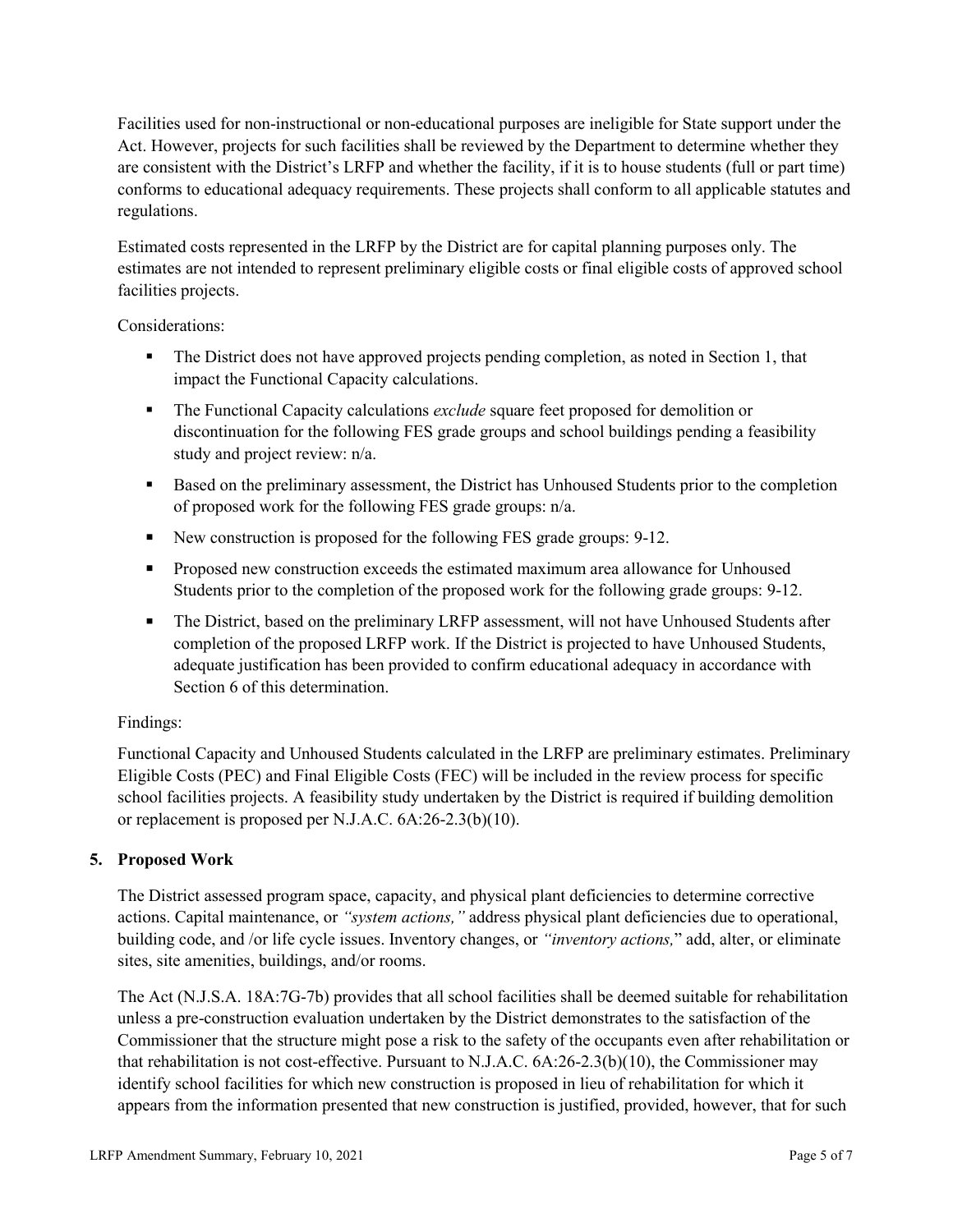school facilities so identified, the District must submit a feasibility study as part of the application for the specific school facilities project. The cost of each proposed building replacement is compared to the cost of additions or rehabilitation required to eliminate health and safety deficiencies and to achieve the District's programmatic model.

Table 5 lists the scope of work proposed for each school based on the building(s) serving their student population. Proposed inventory changes are described in the LRFP website reports titled *"School Asset Inventory Report and "Proposed Room Inventory Report."* Information concerning proposed systems work, or capital maintenance can be found in the "LRFP Systems Action Summary Report."

With the completion of the proposed work, the following schools are proposed to be eliminated: n/a; the following schools are proposed to be added: n/a.

| <b>Proposed Scope of Work</b>                                                                  | <b>Applicable Schools</b> |
|------------------------------------------------------------------------------------------------|---------------------------|
| <b>Renovation only</b> (no new construction)                                                   |                           |
| System actions only (no inventory actions)                                                     | Whippany Park HS (070)    |
| Existing inventory actions only (no systems actions)                                           | n/a                       |
| Systems and inventory changes                                                                  | n/a                       |
| <b>New construction</b>                                                                        |                           |
| Building addition only (no systems actions)                                                    | n/a                       |
| Renovation and building addition (system, existing<br>inventory, and new construction actions) | Hanover Park HS (050)     |
| New building on existing site.                                                                 | n/a                       |
| New building on new or expanded site                                                           | n/a                       |
| Site and building disposal (in addition to above scopes)                                       |                           |
| Partial building demolition                                                                    | n/a                       |
| Whole building demolition                                                                      | n/a                       |
| Site and building disposal or discontinuation of use                                           | n/a                       |

#### **Table 5: School Building Scope of Work**

Findings:

The Department has determined that the proposed work is adequate for approval of the District's LRFP amendment. However, Department approval of proposed work in the LRFP does not imply the District may proceed with a school facilities project. The District must submit individual project applications with cost estimates for Department project approval. Both school facilities project approval and other capital project review require consistency with the District's approved LRFP.

## **6. Proposed Room Inventories and the Facilities Efficiency Standards**

The District's proposed school buildings were evaluated to assess general educational adequacy in terms of compliance with the FES area allowance pursuant to N.J.A.C. 6A:26-2.2 and 2.3.

District schools proposed to provide less square feet per student than the FES after the completion of proposed work as indicated in Table 5 are as follows: n/a